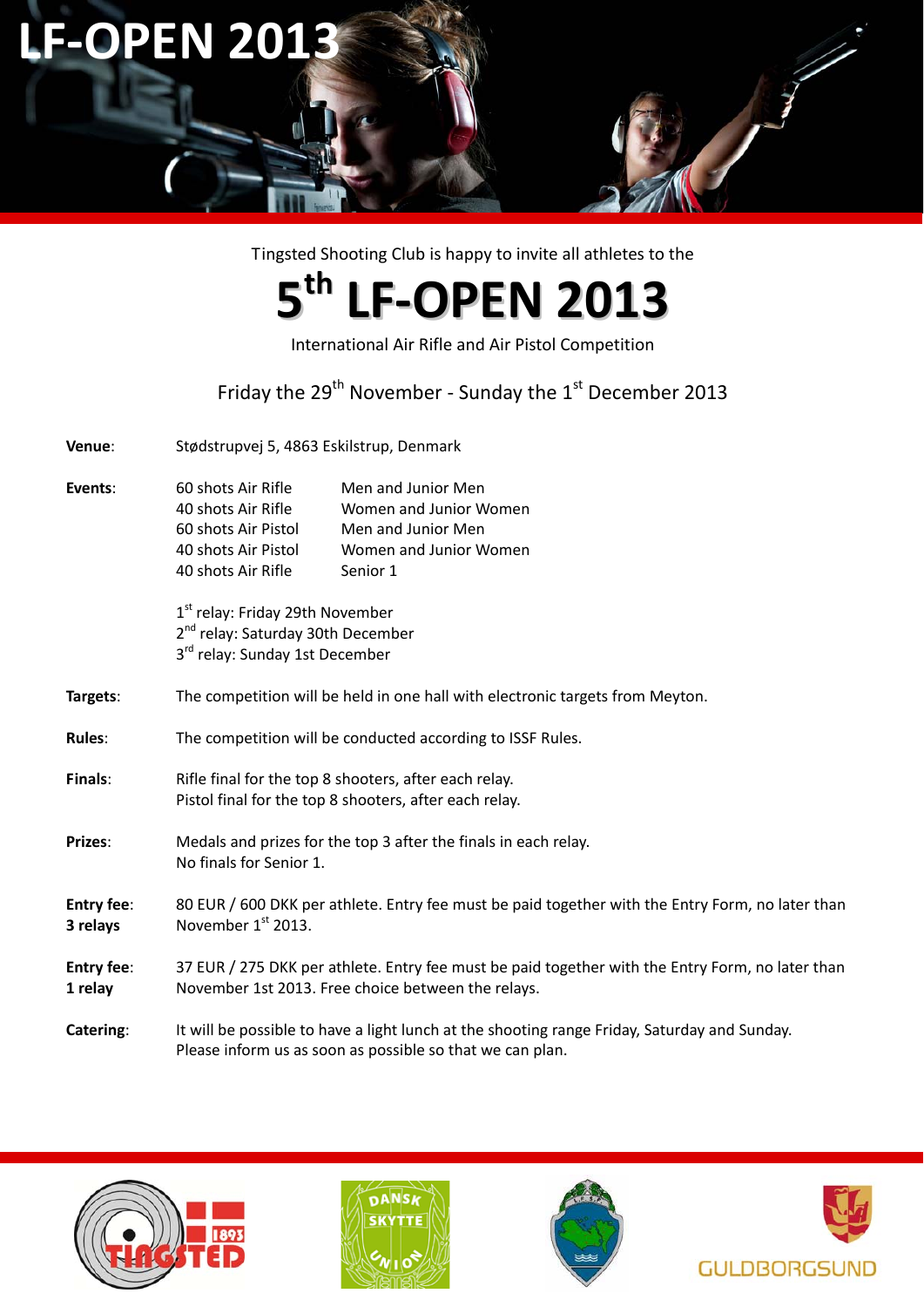### **LF‐OPEN 2013**

**Accommodation**: If you need help booking accommodation, please contact the Organising Committee. Youth Hostel: Sakskøbing, 4990 Sakskøbing www.sakskoebing‐vandrerhjem.dk

|           | Motel:                                                                                     | Højmølle Kro, 4863 Eskilstrup        | www.eurobooking.com   |  |  |  |  |
|-----------|--------------------------------------------------------------------------------------------|--------------------------------------|-----------------------|--|--|--|--|
|           | Hotel:                                                                                     | Hotel Falster, 4800 Nykøbing Falster | www.hotel-falster.dk  |  |  |  |  |
|           |                                                                                            | Holiday Homes Sol og Strand          | www.sologstrand.dk    |  |  |  |  |
|           | Motel:                                                                                     | Majbølle Gamle Skole                 | www.motel-majbolle.dk |  |  |  |  |
| Payments: | All payments must be made no later than November 1st 2013.<br>letarantis and resursements. |                                      |                       |  |  |  |  |

**Payments:** International payments: IBAN: DK6662200001104833 Swift code: VORDDK21 Please state the full name of the athlete that the fee relates to.

> National payments: Vordingborg Bank: Reg.nr.: 6220 Kontonr.: 0001104833 Please state the full name of the athlete that the fee relates to.

#### **Program**

Friday, November 29th Free training

Saturday, December 30th  $2<sup>nd</sup>$  Relay and finals<br>Sunday, December 1st  $3<sup>rd</sup>$  Relay and finals Sunday, December 1st

 $1<sup>st</sup>$  Relay and finals<br> $2<sup>nd</sup>$  Relay and finals

*Subject to change.*

We look forward to seeing you in Denmark! Kind regards

dute

Lolland‐Falsters Skytteforbund Tingsted Skytteforening

Wilwal Cheen

President, Carsten Klich Organising Committee, Mikael Green

auns

 Danish Shooting Union Secretary General, Tommy Sørensen